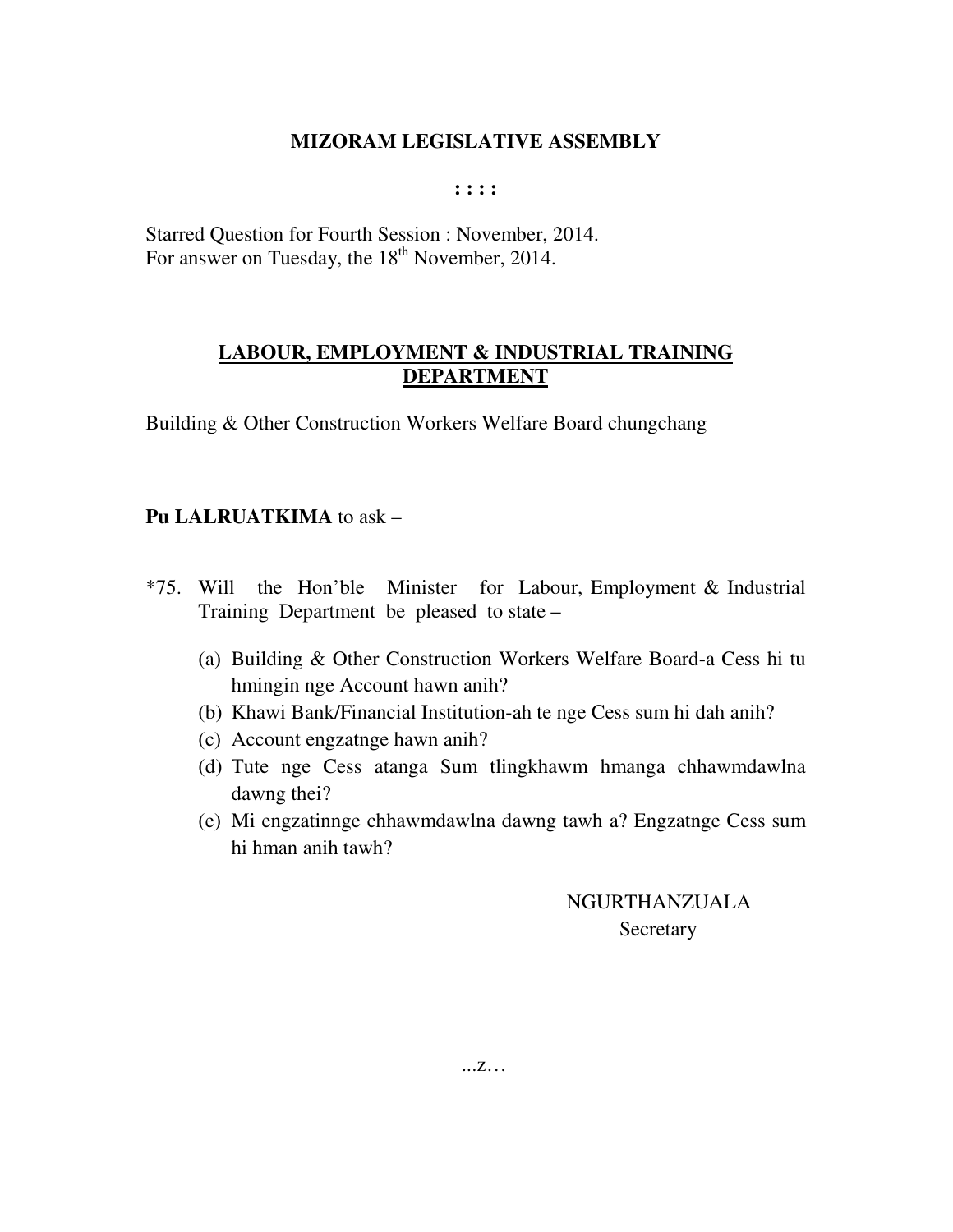Starred Question for Fourth Session : November, 2014. For answer on Tuesday, the 18<sup>th</sup> November, 2014.

## **FINANCE DEPARTMENT**

K. Deposit chungchang.

## **Pu VANLALZAWMA** to ask -

- \*76. Will the Hon'ble Minister for Finance Department be pleased to state
	- a) K-Deposit ah eng Department-te Sum nge dah a nih ?
	- b) K-Deposit ah engzatnge dahsak an nih ? Engtik atanga dah nge an nih ?
	- c) Department hrang hrangte sum heti zat hi engvanga K-Deposit a dah reng nge a nih ?

## NGURTHANZUALA Secretary.

…M…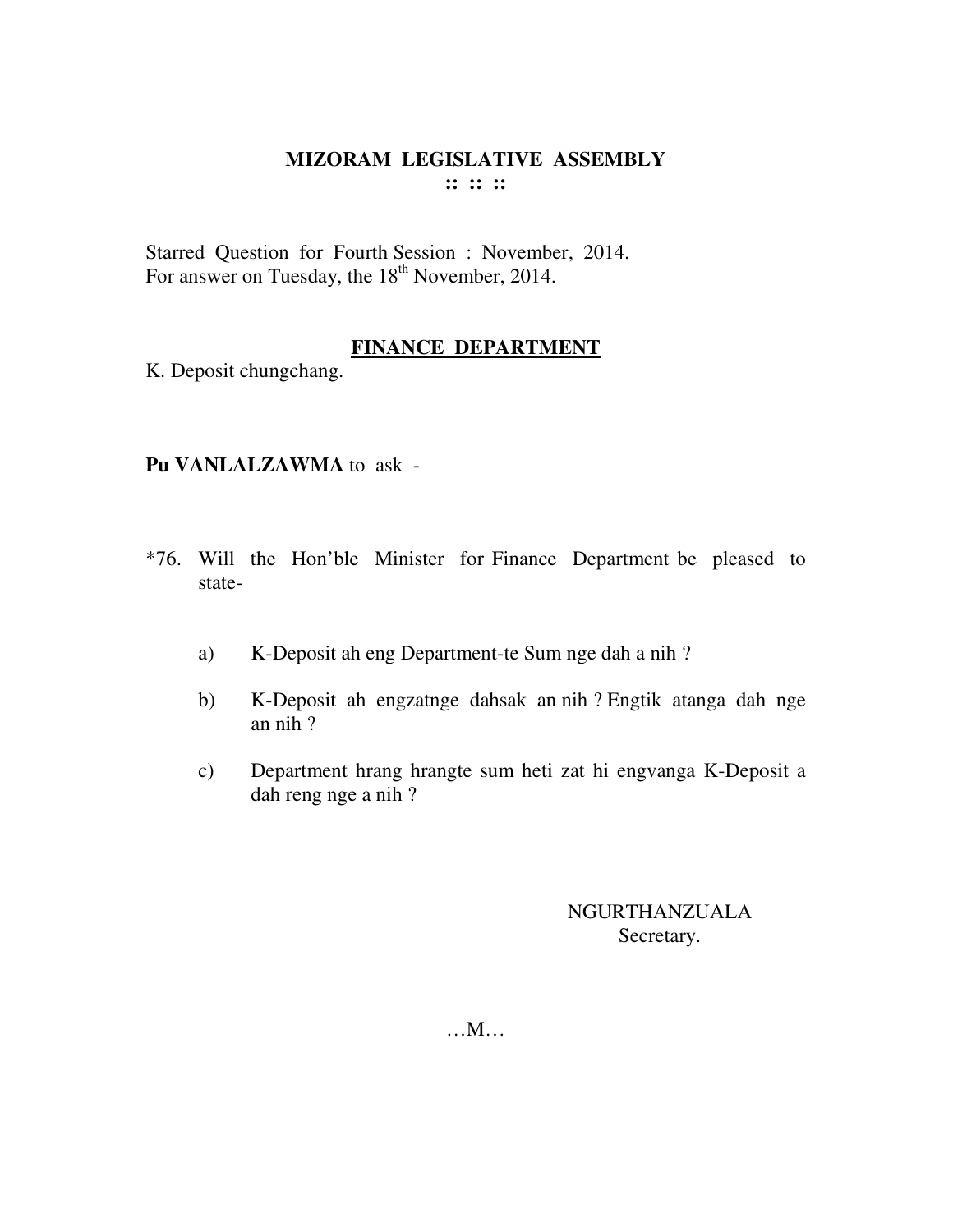$: : :$ 

Starred Question for Fourth Session : November, 2014 For answer on Tuesday, the 18<sup>th</sup> November, 2014.

## DISTRICT COUNCIL AFFAIRS DEPARTMENT

Chakma Autonomous District Council chungchang.

## Pu LALRUATKIMA to ask -

- \*77. Will the Hon'ble Minister for District Council Affairs Department be pleased to state  $$ 
	- a) Chakma Autonomous District Council-ah tute nge Nominated Member-te?
	- b) An chenna/Address khawi nge ?

**NGURTHANZUALA** Secretary

\*\*\* $V$ \*\*\*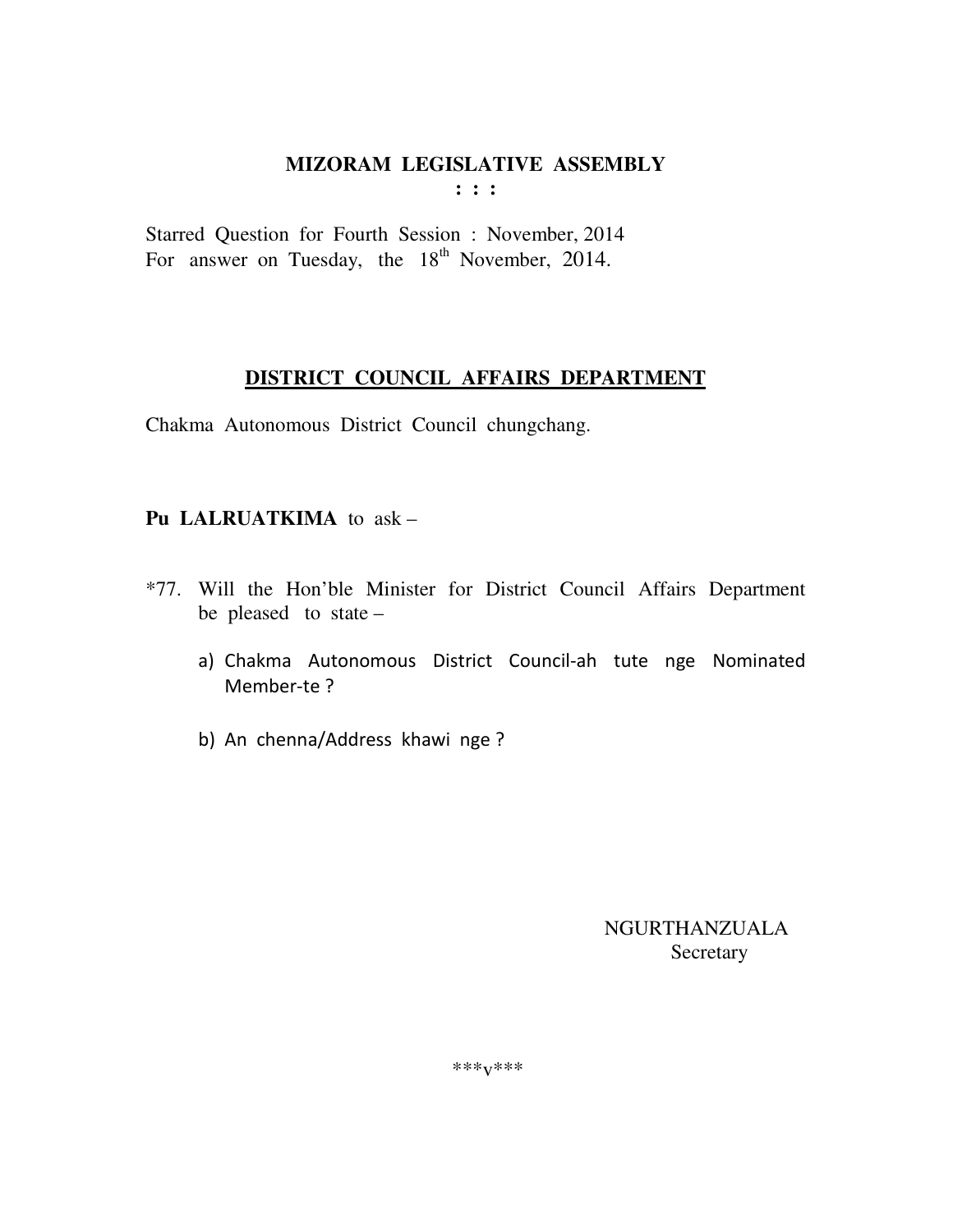$: : :$ 

Starred Question for Fourth Session : November, 2014 For answer on Tuesday, the 18<sup>th</sup> November, 2014.

## HORTICULTURE DEPARTMENT

RKVY/NLUP hnuaia sapthei chingtute chungchang

## Er. LALRINAWMA to ask -

\*78. Will the Hon'ble Minister for Horticulture Department be pleased to state  $-$ 

Tuikum Cluster hnuaia RKVY/NLUP hnuaia Sapthei chingtu tur thlan te kha engzatnge an nih?

> NGURTHANZUALA Secretary

\*\*\* $V$ \*\*\*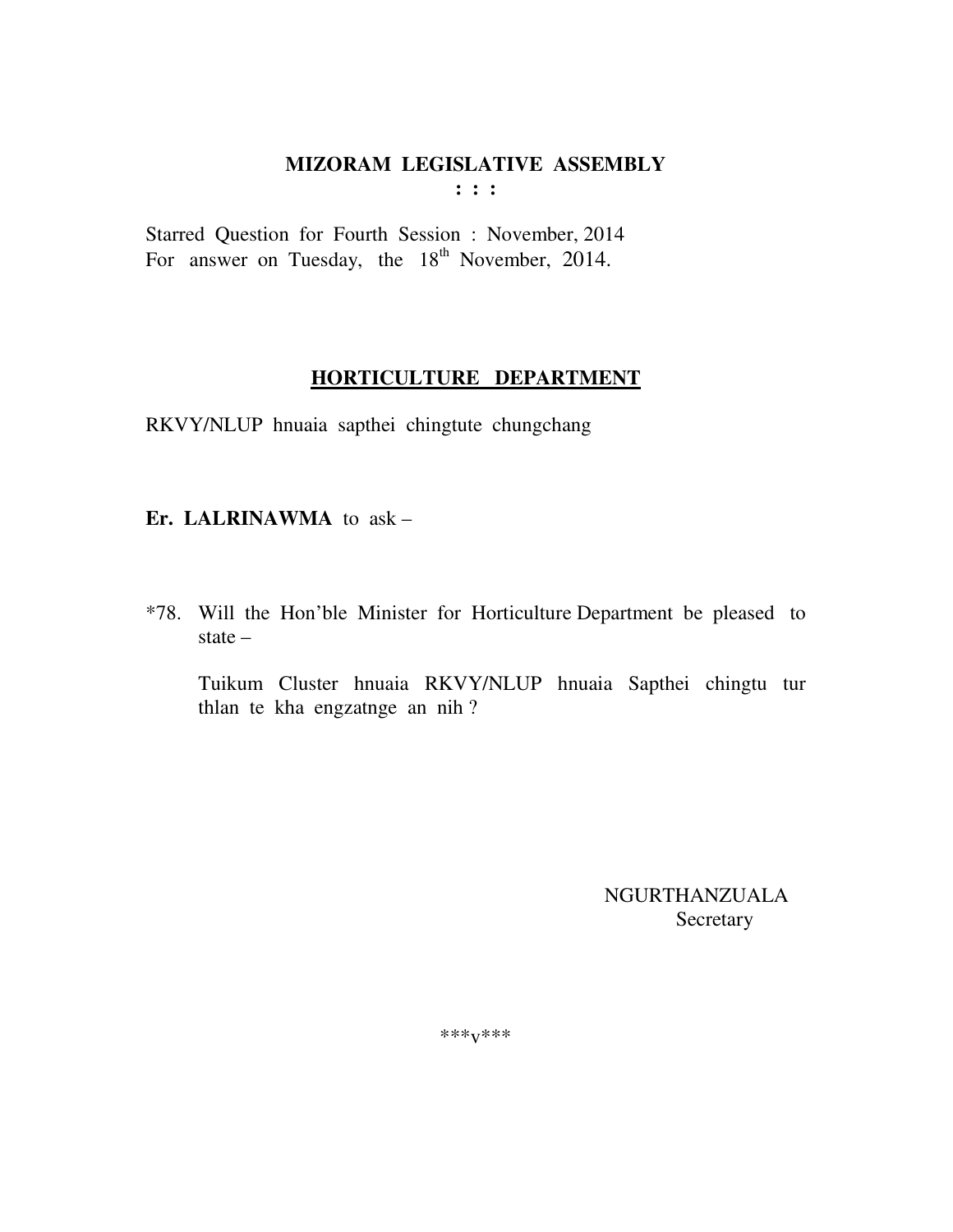#### **:: :: ::**

Starred Question for Fourth Session : November, 2014. For answer on Tuesday, the 18<sup>th</sup> November, 2014.

## **DISTRICT COUNCIL AFFAIRS DEPARTMENT**

Inquiry Commission report chungchang.

## **Dr. K. BEICHHUA** to ask -

- \*79. Will the Hon'ble Minister for District Council Affairs Department be pleased to state
	- a) Mizoram Sorkar-in Government of India duhdan ang zulzuia Inquiry Commission Mizoram-a Autonomous District Council thuneihna lian zawk an neih theih nana a din khan report an thehlut tawh em ?
	- b) Thehlut tawh nise, Mizoram Sorkar-in Central Sorkar-ah recommend-na a thehlut tawh em ?

NGURTHANZUALA Secretary.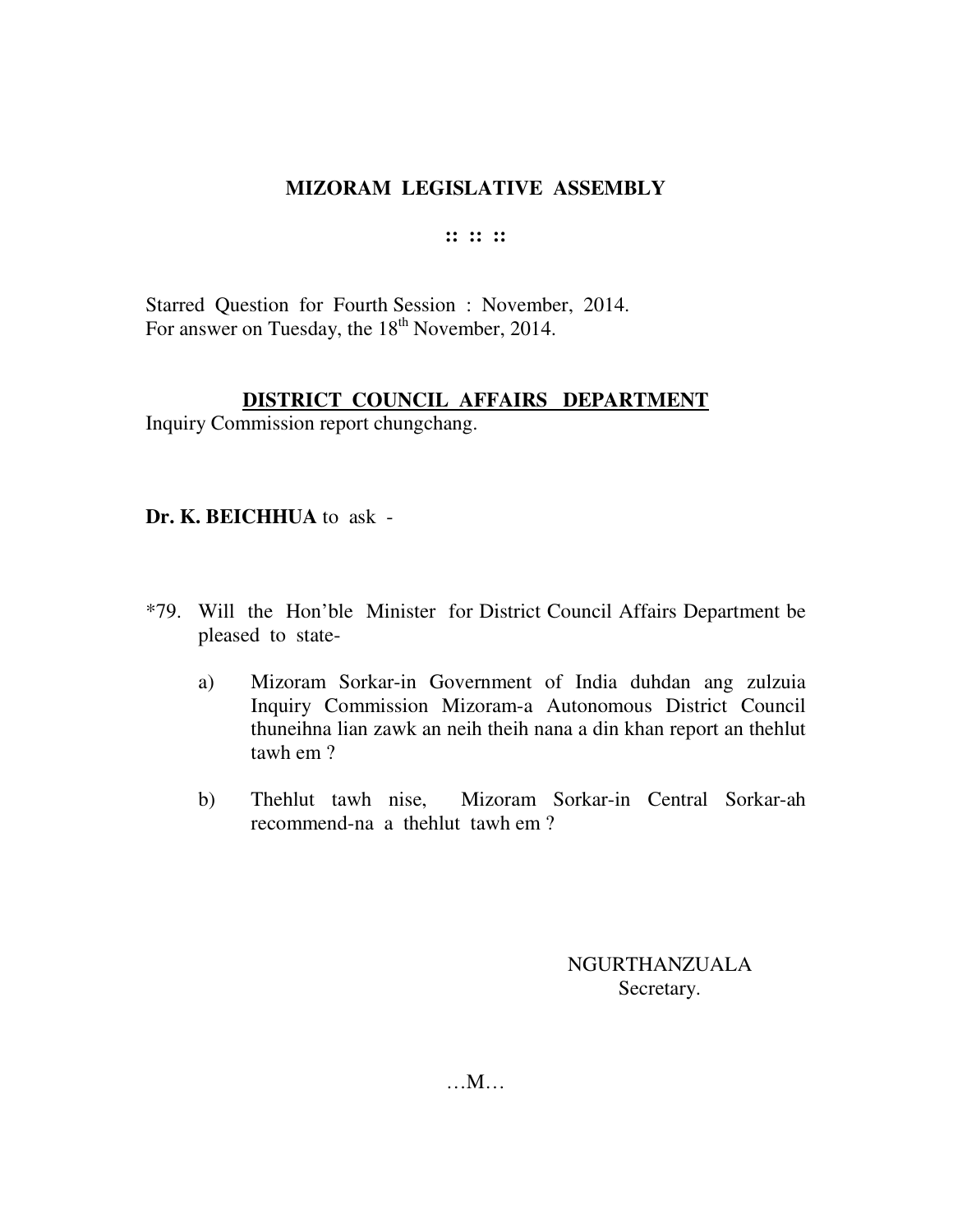Starred Question for Fourth Session : November, 2014. For answer on Tuesday, the 18<sup>th</sup> November, 2014.

## SPORTS & YOUTH SERVICES DEPARTMENT

Zobawk a Mini Sport Complex sak chungchang.

## Er. LALRINAWMA to  $ask -$

\*80. Will the Hon'ble Minister for Sports & Youth Services Department be pleased to state -

Zobawk (Lunglei) a Mini Sport Complex sak mek hi eng hunah nge zawh a nih ang?

> NGURTHANZUALA Secretary

 $\dots h\dots$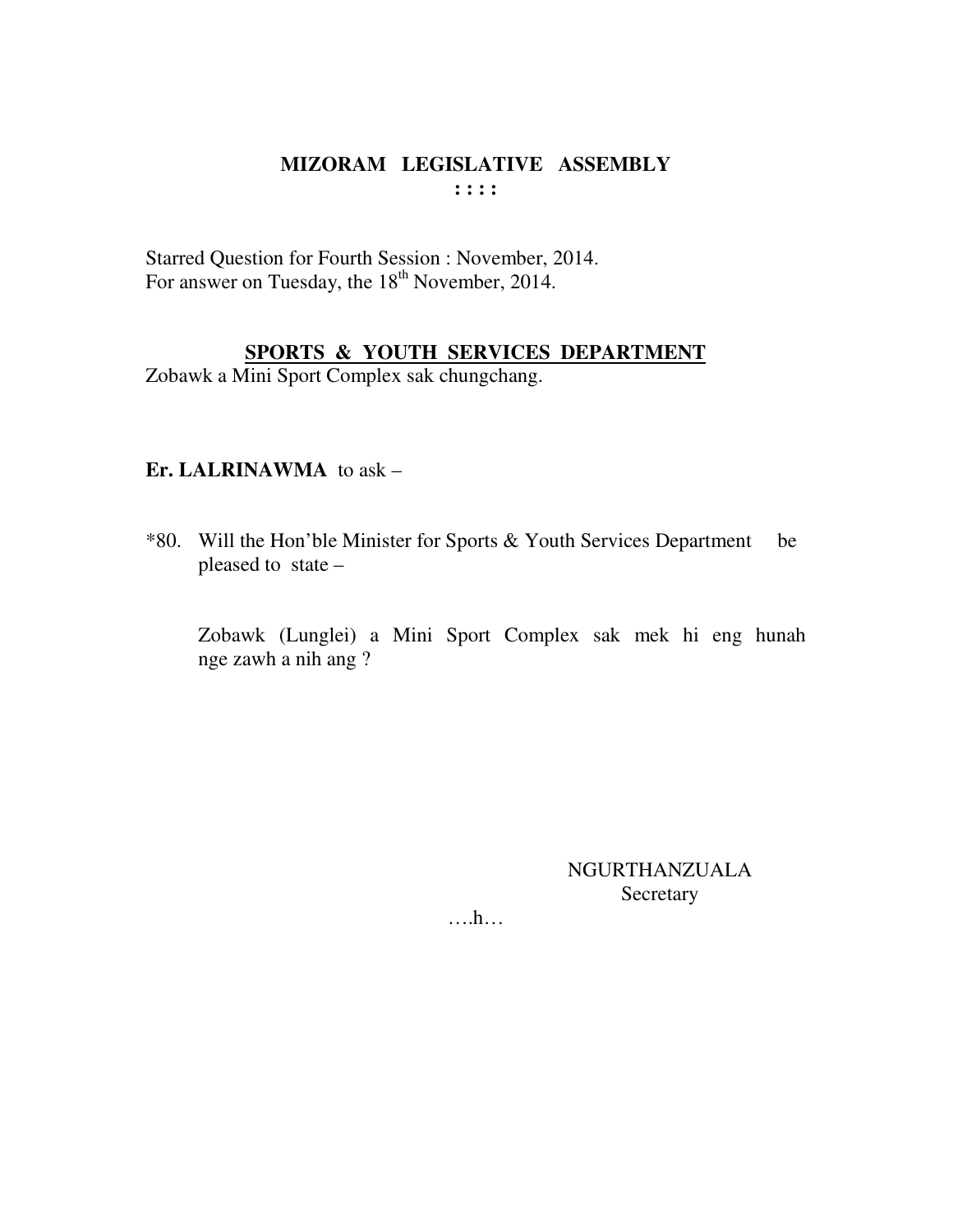**: : : :** 

Starred Question for Fourth Session : November, 2014. For answer on Tuesday, the 18<sup>th</sup> November, 2014.

## **ANIMAL HUSBANDRY & VETERINARY DEPARTMENT**

Vawk note chungchang

#### **Pu LALRUATKIMA** to ask –

- \*81. Will the Hon'ble Minister for Animal Husbandry & Veterinary Department be pleased to state –
	- (a) RKVY/NLUP sum vawk note sem tur leina atan engzatnge hmuh/ruahman anih?
	- (b) Vawk note engzatnge sem anih? Beneficiaries chhungkua engzat hnenah nge pek an nih?
	- (c) Vawk note hi eng breed nge? Khawi atanga lei nge? Tute nge supplier?
	- (d) Vawk note hi pakhat engzat man nge?

 NGURTHANZUALA **Secretary**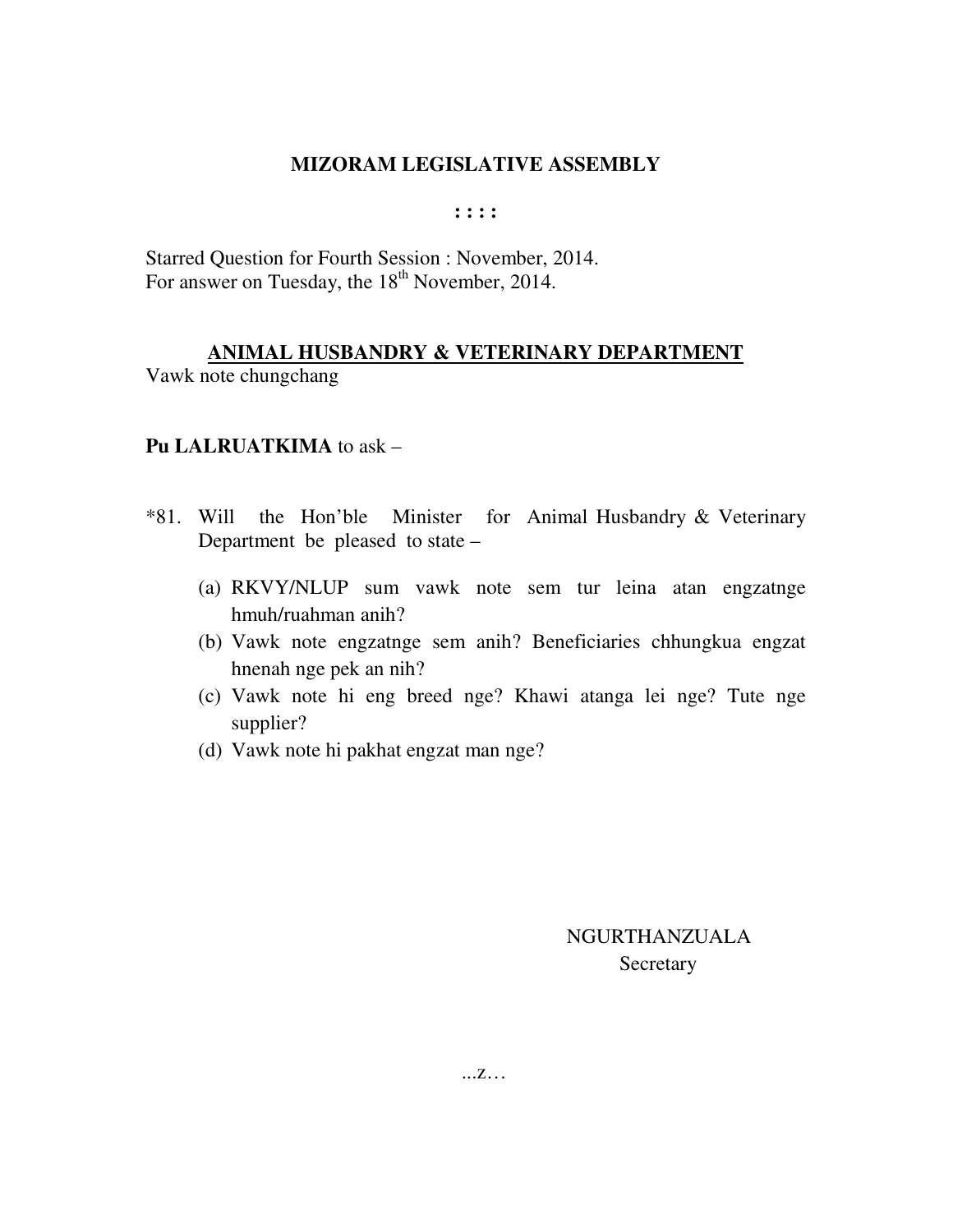Starred Question for Fourth Session : November, 2014. For answer on Tuesday, the 18<sup>th</sup> November, 2014.

## **SPORTS & YOUTH SERVICES DEPARTMENT**

Phullem phah chungchang.

#### **Dr. K. BEICHHUA** to ask -

- \*82. Will the Hon'ble Minister for Sports & Youth Services Department be pleased to state –
	- (a) Mizoram chhunga khelmual phullem phah tawh engzatnge ?
	- (b) Khawi hmunah te nge ?
	- (c) Cheng engzat man theuh nge ?
	- (d) Saiha District atana Sport hmalakna kalpui mek a awm em ?

NGURTHANZUALA **Secretary** 

…nt..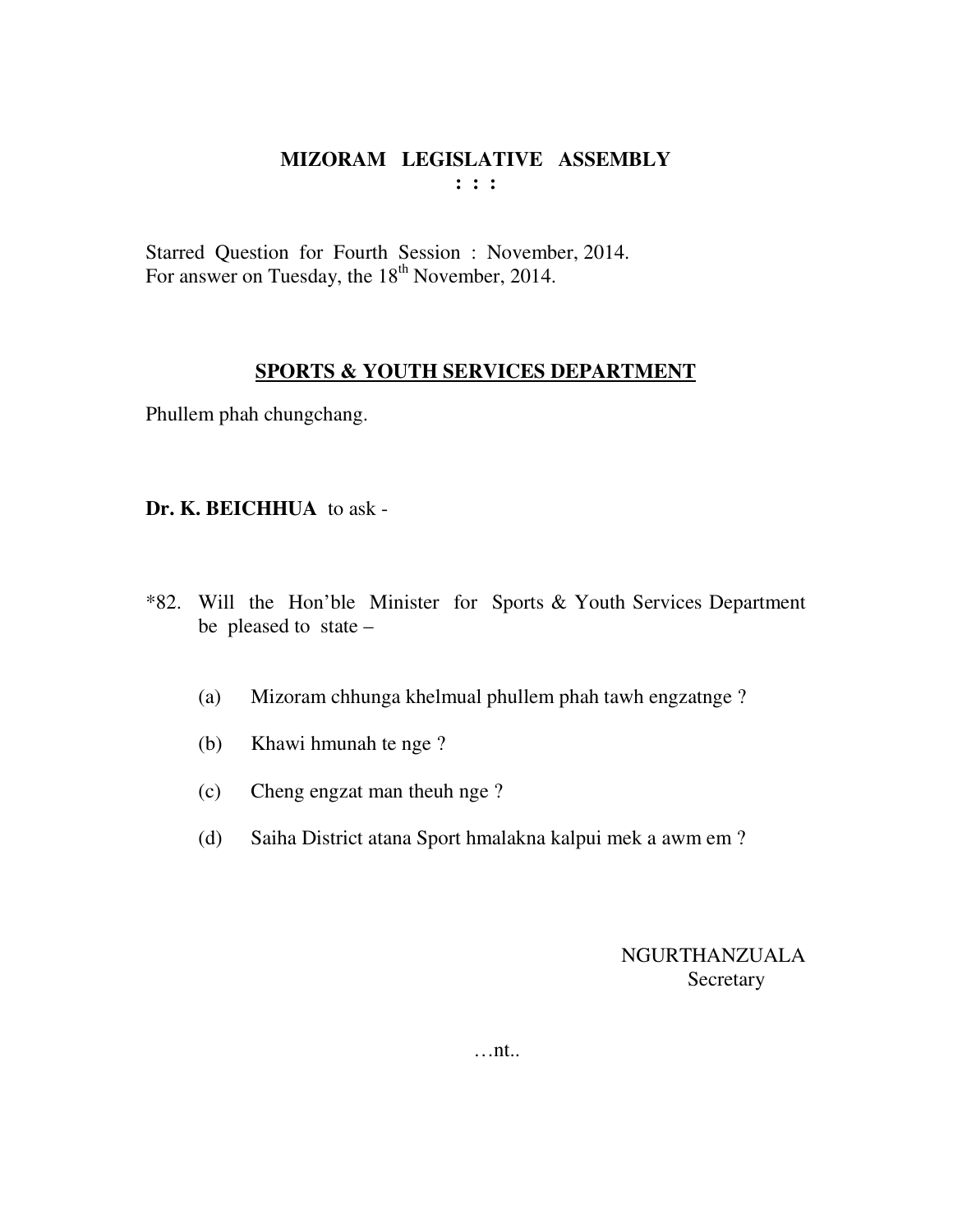Starred Question for Fourth Session : November, 2014. For answer on Tuesday, the 18<sup>th</sup> November, 2014.

#### **ART & CULTURE DEPARTMENT**

Lehkhabu sem chhuah chungchang.

#### **Er. LALRINAWMA** to ask -

\*83. Will the Hon'ble Minister for Art & Culture Department be pleased to state-

 Kumin 2014-2015 chhung hian Library hrang hrangah lehkhabu engzatnge pek chhuah a nih tawh ? Engzat man hu nge ?

> NGURTHANZUALA Secretary.

…M…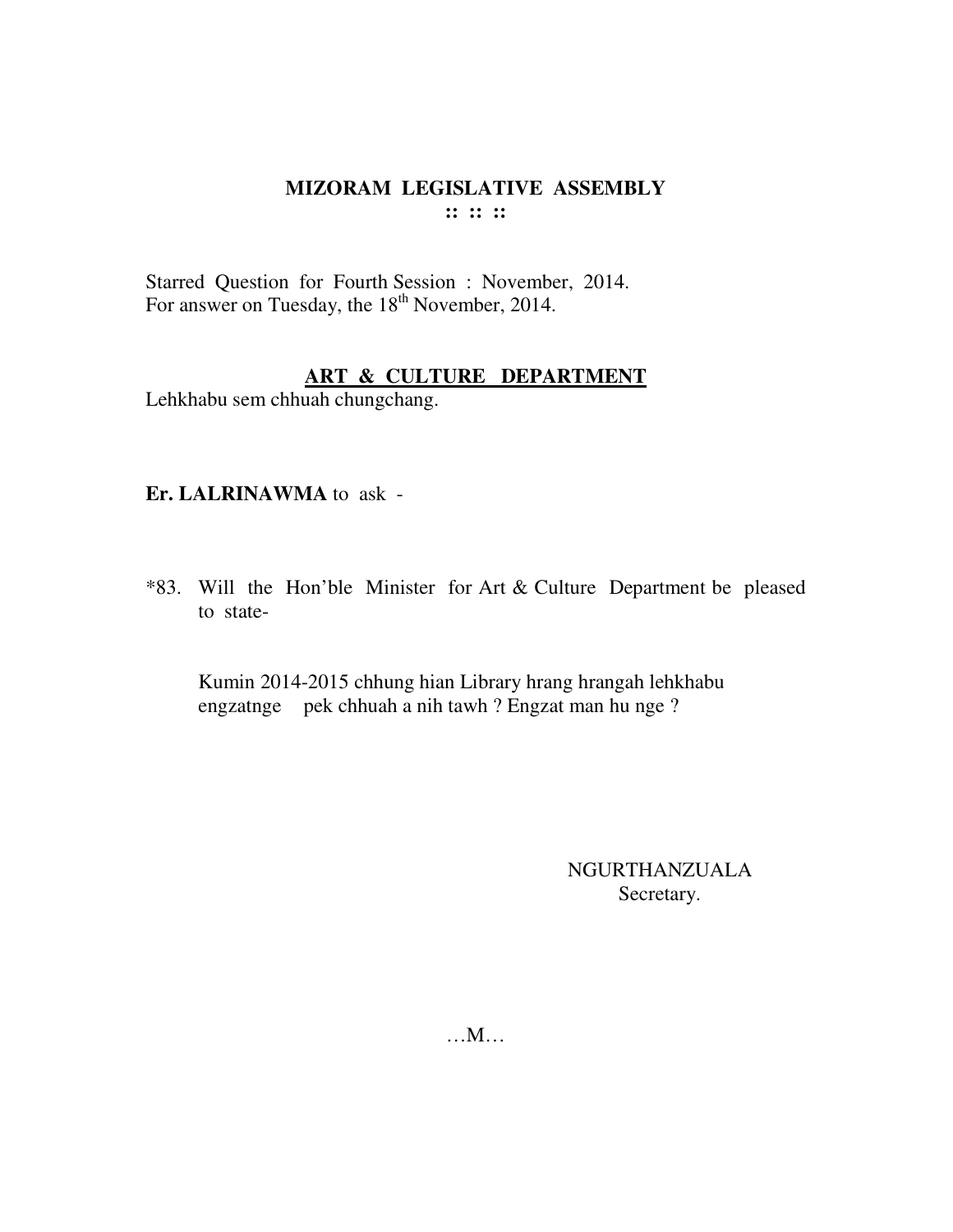$: : : :$ 

Starred Question for Fourth Session : November, 2014. For answer on Tuesday, the 18<sup>th</sup> November, 2014.

## ANIMAL HUSBANDRY & VETERINARY DEPARTMENT

Poultry Farm chungchang

## Pu K. SANGTHUAMA to ask -

\*84. Will the Hon'ble Minister for Animal Husbandry & Veterinary Department be pleased to state -

Ramrikawn-a Vety Department-in Poultry Farm an siam thin kha tih tawp a ni em?

> **NGURTHANZUALA** Secretary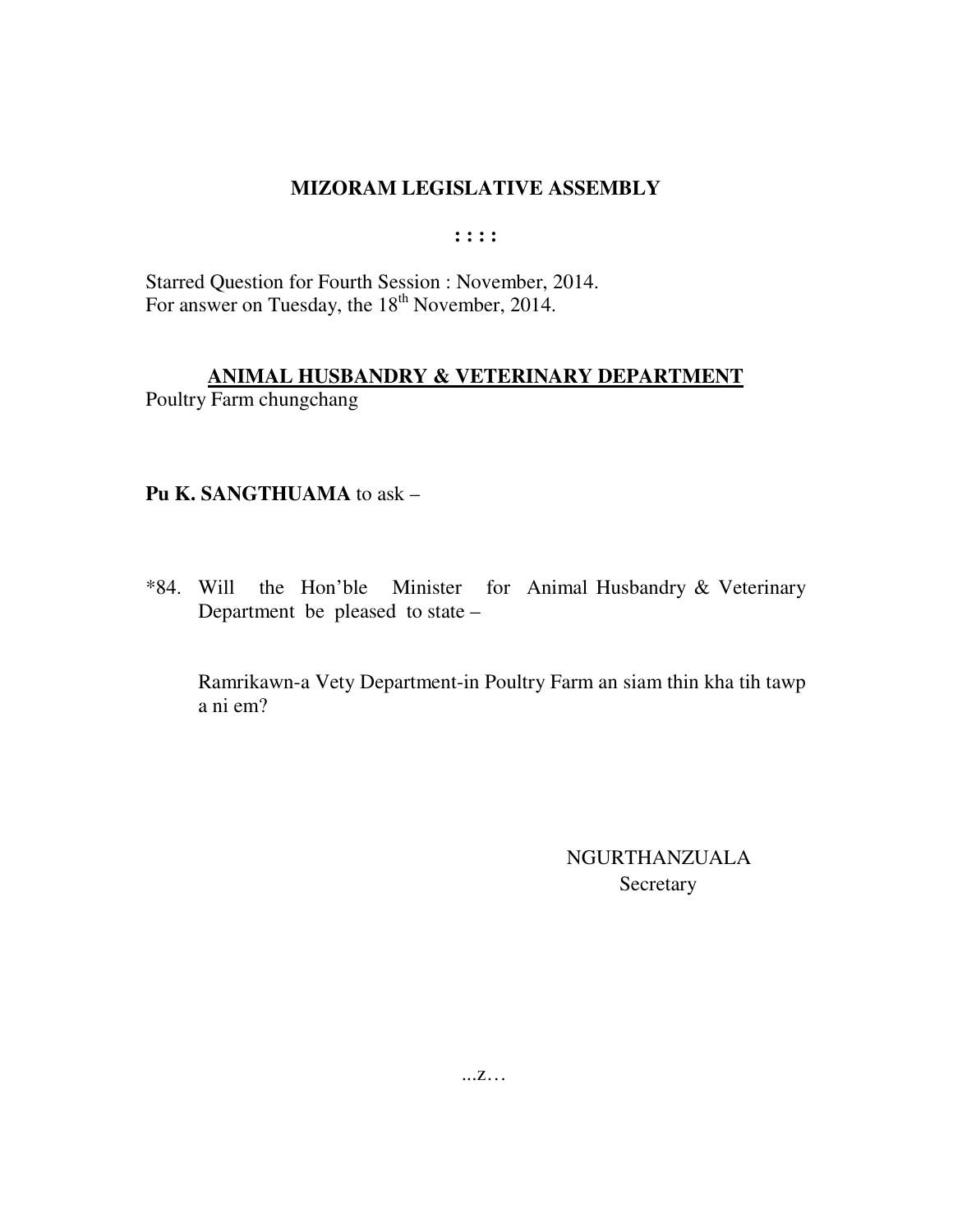Starred Question for Fourth Session : November, 2014 For answer on Tuesday, the  $18<sup>th</sup>$  November, 2014.

## **FINANCE DEPARTMENT**

RBI atanga sum hman/lak chungchang.

## **Pu LALRUATKIMA** to ask –

- \*85. Will the Hon'ble Minister for Finance Department be pleased to state –
	- a) Kum 2012-2013, 2013-2014, 2014-2015-ah Sum indaih lohna avangin RBI atangin Ways and Means leh Special Ways and Means vawi engzatnge hman/lak anih ?
	- b) Sum hman/lak zat leh engtik hunah te nge hman/lak anih ?

 NGURTHANZUALA Secretary

\*\*\*v\*\*\*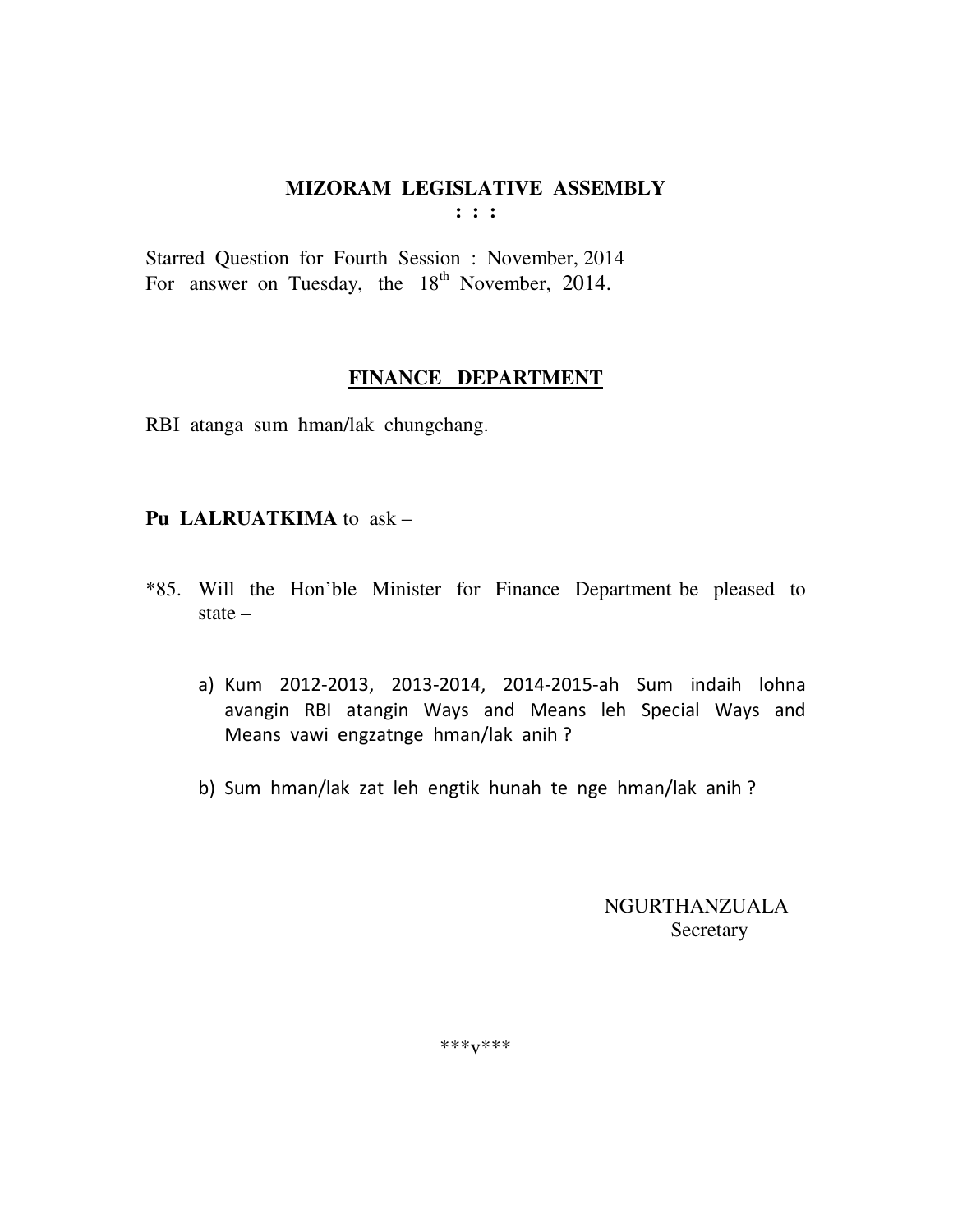Starred Question for Fourth Session : November, 2014. For answer on Tuesday, the 18<sup>th</sup> November, 2014.

#### **ANIMAL HUSSBANDRY & VETERINARY DEPARTMENT**

Canada atanga Vawk note lakluh chungchang.

#### **Er. LALRINAWMA** to ask -

- \*86. Will the Hon'ble Minister for Animal Husbandry & Veterinary Department be pleased to state –
	- (a) Mizoram tan Canada ram atangin Vawk note lak luh tumna a awm em ?
	- (b) Awm ta se Vawk note pakhat engzatin nge a lo thlen theih ang ?

NGURTHANZUALA **Secretary**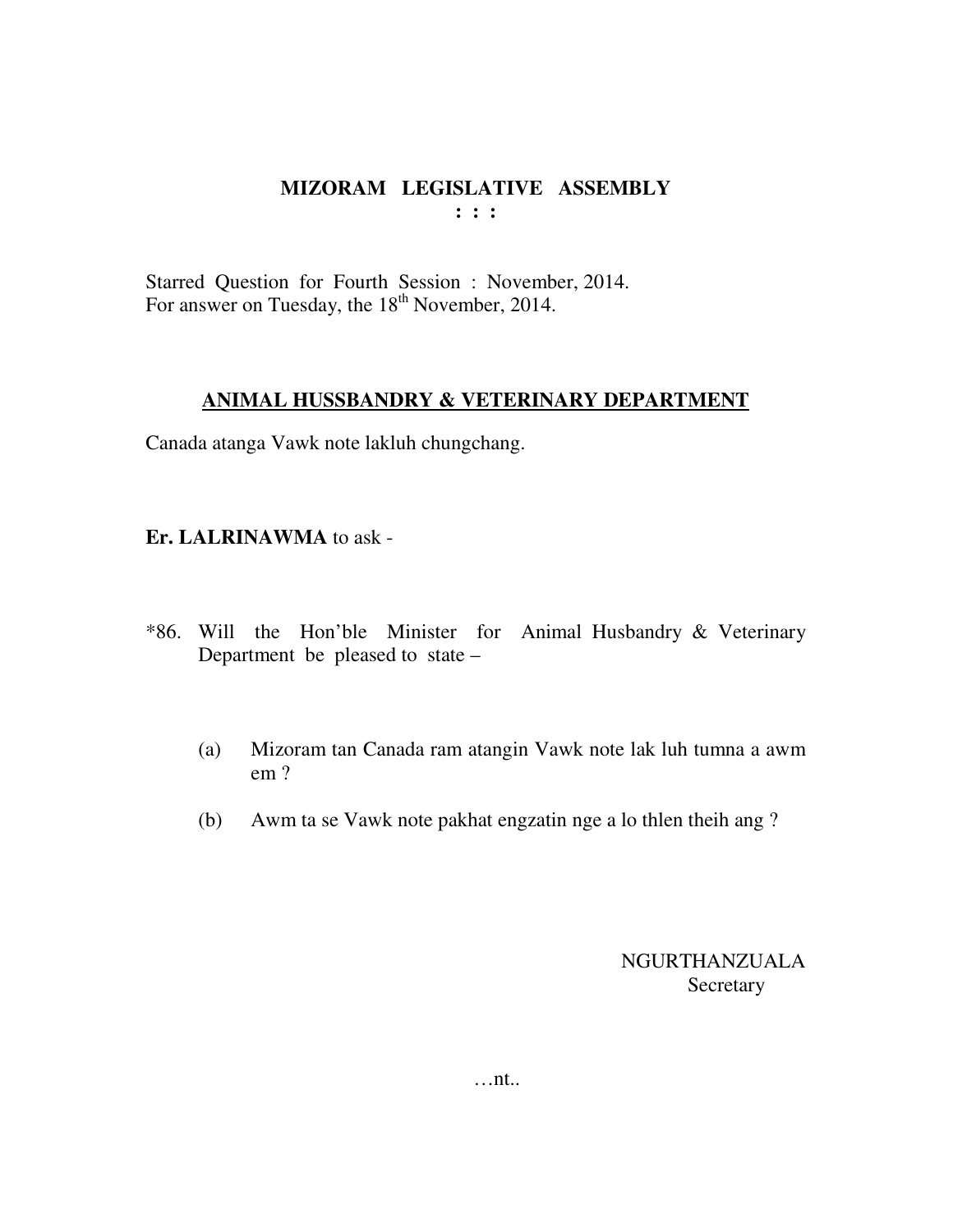#### MIZORAM LEGISLATIVE ASSEMBLY  $\mathbf{::} :: \mathbf{::}$

Starred Question for Fourth Session : November, 2014. For answer on Tuesday, the 18<sup>th</sup> November, 2014

## HORTICULTURE DEPARTMENT

Register Nursery chungchang.

#### Er. LALRINAWMA to ask -

\*87. Will the Hon'ble Minister for Horticulture Department be pleased to state-

Tun dinhmunah Horticulture Department hnuaiah hian Registered Nursery engzatnge awm?

> NGURTHANZUALA Secretary.

 $...M...$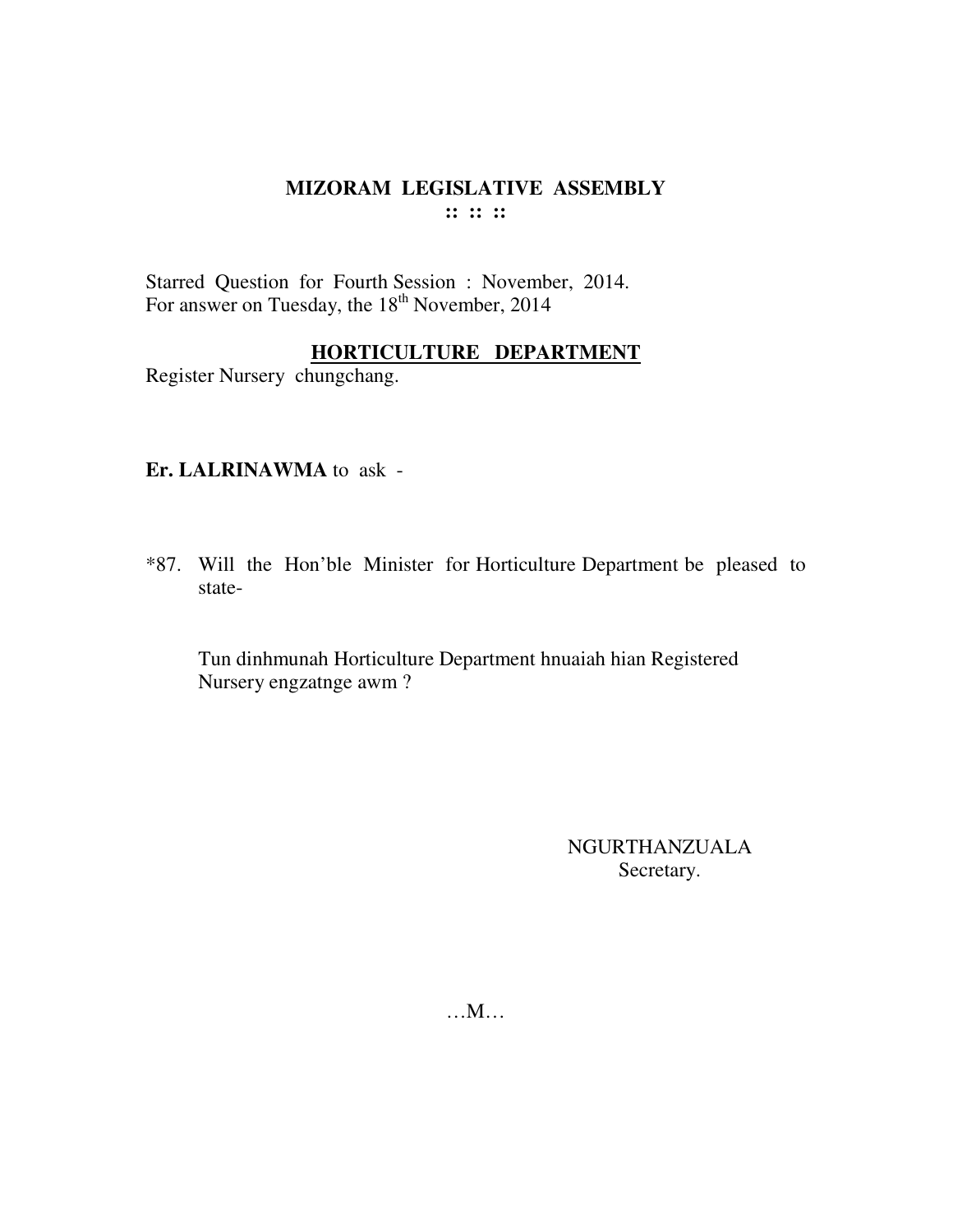Starred Question for Fourth Session : November, 2014 For answer on Tuesday, the  $18<sup>th</sup>$  November, 2014.

#### **FINANCE DEPARTMENT**

Infant Mortality Rate (IMR) chungchang

## **Pu LALRUATKIMA** to ask –

- \*88. Will the Hon'ble Minister for Finance Department be pleased to state –
	- a) Thirteenth Finance Commission atangin Grant in Aid Infant Mortality Rate (IMR)-ah dawn a ni em ? Dawn anih chuan engzatnge dawn a nih ?
	- b) Engtik khan nge Sum hi State Account-ah a rawn luh ?
	- c) Engtik khan nge Health & Family Welfare hnenah pek chhuah leh anih ?

 NGURTHANZUALA Secretary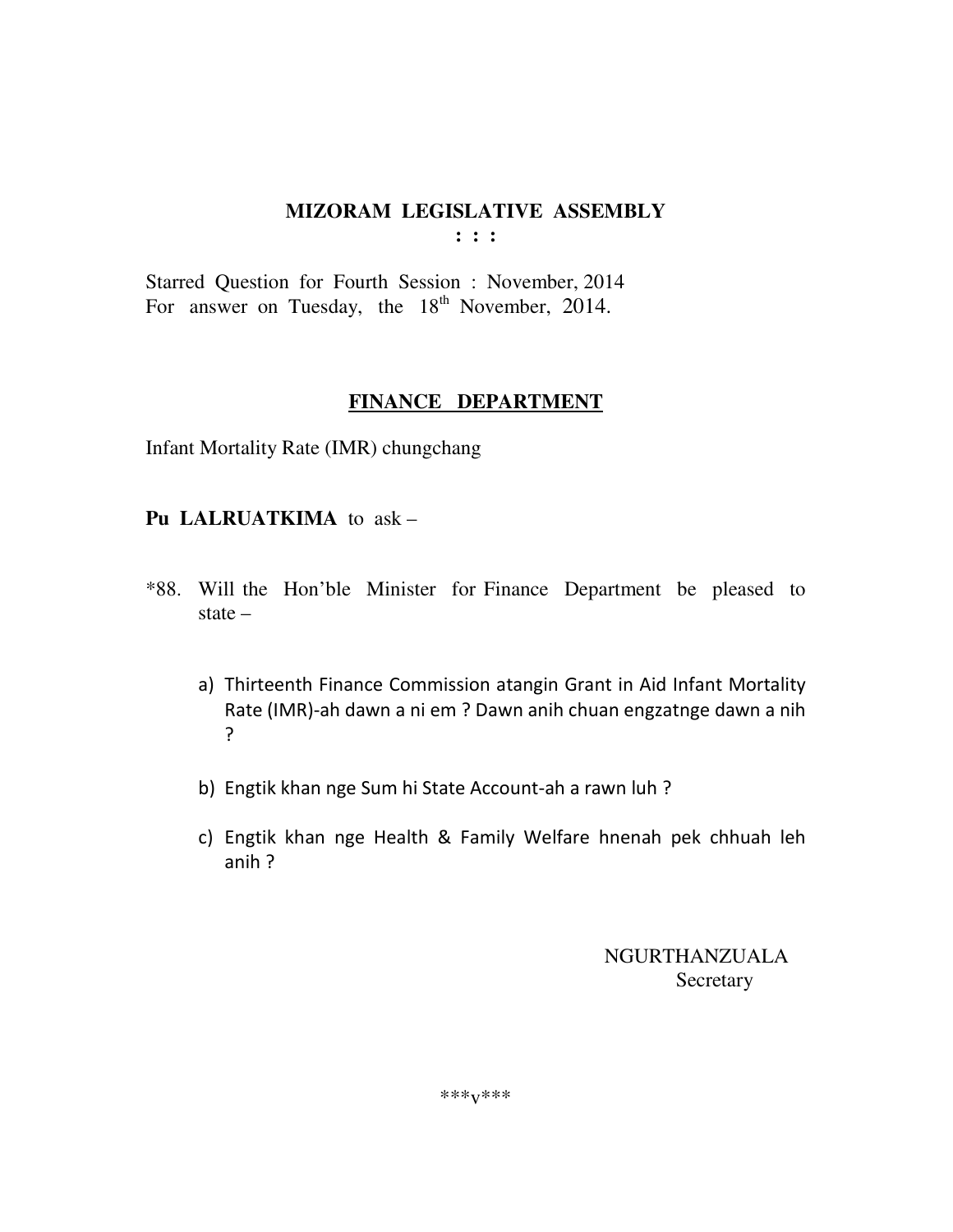Starred Question for Fourth Session : November, 2014 For answer on Tuesday, the  $18<sup>th</sup>$  November, 2014.

#### **HORTICULTURE DEPARTMENT**

Horticulture line Department atanga NLUP hmalakna chungchang

## **Pu LALTHANLIANA** to ask –

- \*89. Will the Hon'ble Minister for Horticulture Department be pleased to state  $$ 
	- a) Kum 2008-2013 chhungin Horticulture line Department atanga NLUP hmalakna atana sum hman ral zawng zawng engzatnge ?
	- b) Heng ah te hian sum engzat theuh nge hman ral a nih tawh ?

 NGURTHANZUALA Secretary

\*\*\*v\*\*\*